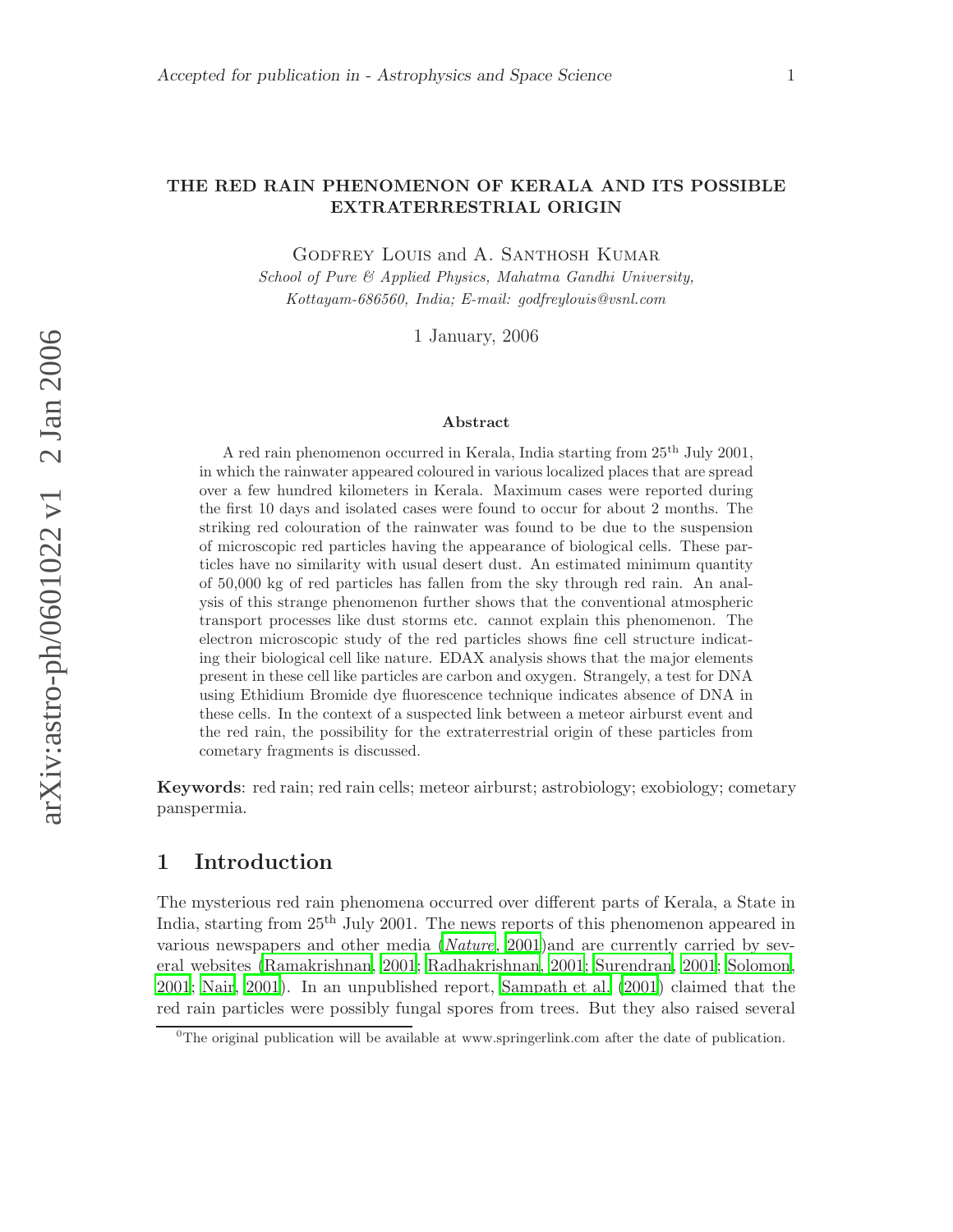unexplained questions regarding the origin of huge quantity of red particles amounting to several tons and the unexplainable mechanism by which the red particles can reach the rain clouds etc. From the observation of a dust layer in the atmosphere using multiwavelength LIDAR data of  $24<sup>th</sup>$  and  $30<sup>th</sup>$  July 2001 above Thiruvananthapuram (8.33) deg N, 77 deg E), [Satyanarayana](#page-17-7) et al. [\(2004](#page-17-7)) and [Veerabuthiran & Satyanarayana](#page-17-8) [\(2003\)](#page-17-8) claimed that the dust generated from desert areas of the west Asian countries was a possible cause of the observed coloured rain. However their study did not address the cause of red rain that continued to occur in Kerala for an extended period of time. Further, the nature of the red particles, which coloured the red rain, was not examined in their study. In this paper we give a detailed account of the geographical and time distribution patterns of the red rain phenomenon of Kerala and also provide the photomicrograph study of the red particles. The possible biological nature of the red rain particles is also investigated through electron microscopy and elemental analysis. The result of the test for DNA using Ethidium Bromide dye fluorescence technique is also reported in this paper. It is also discussed how this phenomenon cannot be explained using ideas like desert dust storm activity. Considering the suspected connection of the red rain phenomenon with a meteor air burst event, it is further discussed, how the red rain phenomenon can be explained as due to the fall of fragments from a fragile cometary meteor that presumably contain a dense collection of red cells.



<span id="page-1-0"></span>Figure 1: Plot of coloured rain and rainfall data. Top panel shows a plot of the number of coloured rain incidences in Kerala on different dates. Bottom panel shows the average of the rainfall recorded in Kerala from  $10^{th}$  July to  $27^{th}$  September 2001.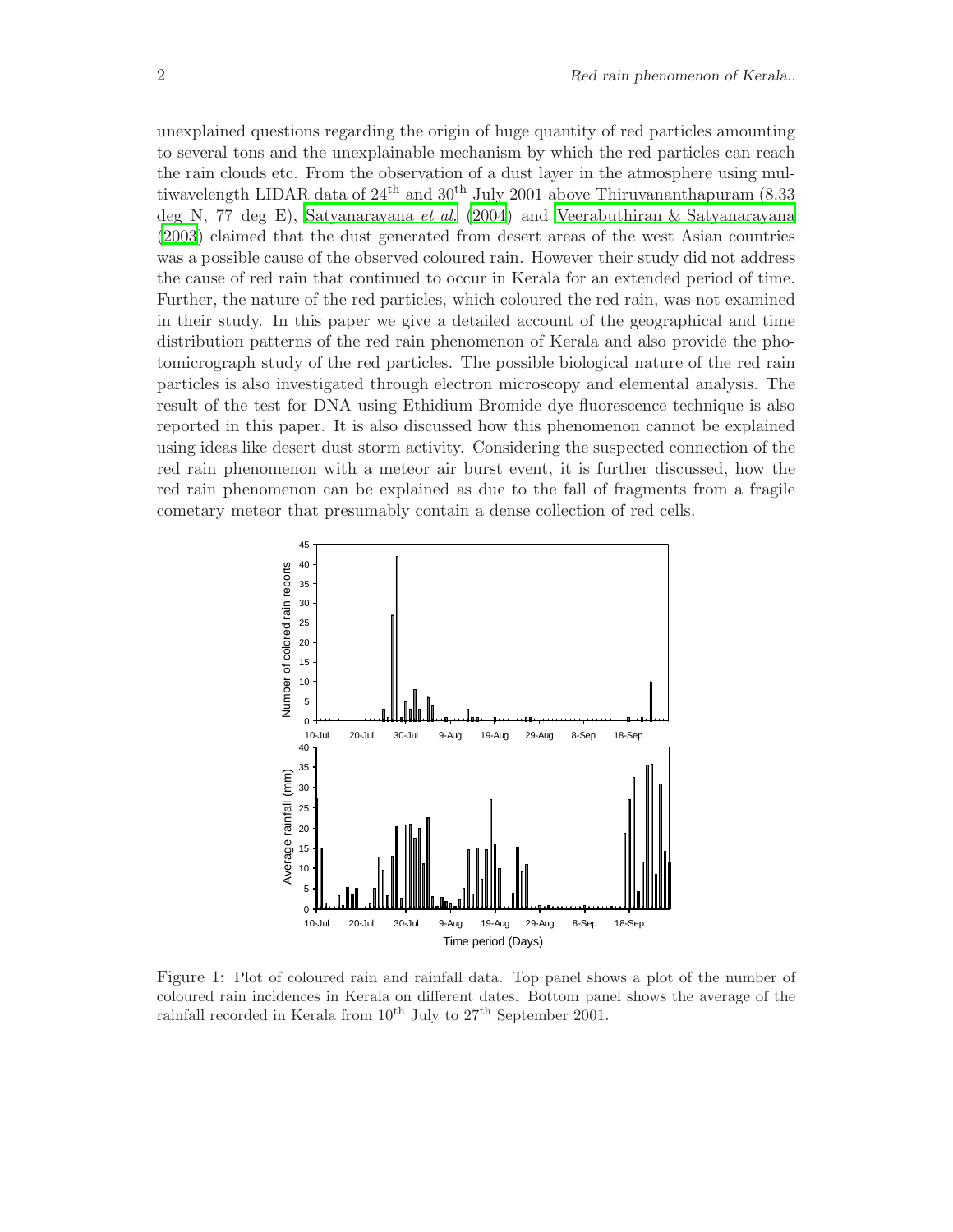#### 2 Red rain phenomenon

The red coloured rain first occurred at Changanassery (9.47deg N, 76.55deg E) in Kottayam district on 25th July 2001 and continued to occur with diminishing frequency in Kottayam and other places in Kerala for about two months. In majority of the cases the colour of the rain was red. There were a few cases of yellow coloured rain and rare unconfirmed cases of other colours like black, green, gray etc. Coloured hailstones were also reported.

Some of the observed facts regarding this phenomenon are stated as follows. The red colour of the rainwater is due to the mixing of a particular type of microscopic red particles having the appearance of biological cells. This is confirmed by microscopic examination of the rainwater samples collected from various locations separated by more than 100 kilometers. The characteristics of the red particles contained in the red rain samples collected from different places were the same showing a common origin. The red particles were uniformly dispersed in the rainwater to impart the characteristic red colour. The red rainwater is basically a pure suspension of red cells and is practically devoid of any dust content. When the red rainwater was collected and kept for several hours in a vessel, the suspended particles have a tendency to settle to the bottom of the vessel causing a colour reduction for the red rainwater.

The red rain occurred in many places during a continuing normal rain. Vessels kept in open areas clearly away from trees and house roofs also collected red rainwater. It was reported from a few places that people on the streets found their cloths stained by red raindrops. In few places the concentration of particles were so great that the rainwater appeared almost like blood. Another characteristics of the red rain were its highly localized appearance. It usually occurs over an area of less than a square kilometer to a few square kilometers. Many times it had a sharp boundary, which means while it was raining strongly red at a place a few meters away there were no red rain. The time duration of a typical red rain was not long; usually it lasted for a few minutes to less than about 20 minutes.

#### 3 Distribution pattern of red rain

A study of the distribution pattern of the red rain incidence with location and time was done for the period from July to September 2001 using the data available on this phenomenon. This data was mostly compiled from the reports that appeared in local leading Malayalam language newspapers, which have an extensive network of reporters covering all parts of Kerala. A list of coloured rain incidences with place and date is presented in Appendix I (Table [2\)](#page-13-0) . In addition to this there can be several unobserved or unreported cases. Still the available data is sufficient to show the trend and nature of this phenomenon.

A plot (Fig[.1](#page-1-0) top panel) of the number of coloured rain incidences in Kerala on different dates shows that about 70% of the total 124 listed cases occurred during the first 5 days. About 15% of the total 124 listed cases occurred in the next 5 days and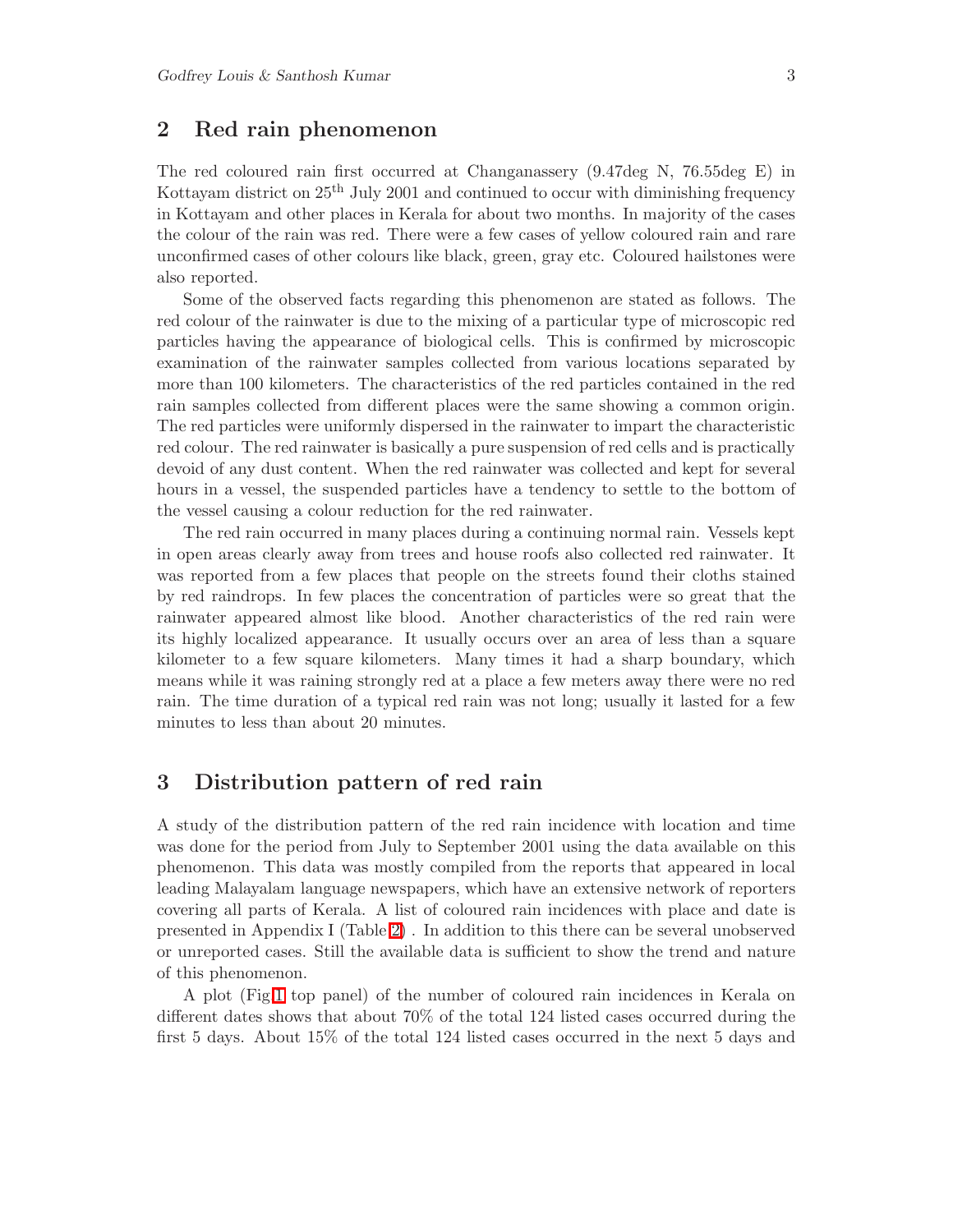the remaining 15% of the listed cases occurred in next 50 days in a diminishing rate. A plot (Fig[.1](#page-1-0) bottom panel) of the average rainfall data of Kerala enclosing the coloured rain period from 25th July to 23rd September 2001, demonstrates that the coloured rain started suddenly during a period of rainfall in the state. The geographical distribution (Figs. [2\)](#page-3-0) of the red rain cases shows a clustering of cases in Kottayam and neighboring districts like Pathanamthitta, Ernakulam, Idukki and Alappuzha with abrupt decrease towards the south and gradual decrease towards the north. The maximum numbers of cases were reported from in and around Kottayam and Pathanamthitta districts. The elliptical region marked in the map (Figure [3\)](#page-4-0) indicates the region in which red rain cases were mainly distributed.



<span id="page-3-0"></span>Figure 2: The distribution of coloured rain phenomenon in different districts of Kerala.

#### 4 The red rain particles

The samples of red rainwater used in this study were obtained from widely different geographical locations separated by more than 100 kilometers from districts of Kottayam, Pathanamthitta and Ernakulam. A typical sample of the red rainwater is shown as inset in figure 4. The colour causing red rain particles are about 4 to 10  $\mu$ m in size, almost transparent red in colour and are well dispersed in the rainwater. Under low magnification the particles look like smooth, red coloured glass beads. Under high magnifications  $(1000 \text{ x})$  their differences in size and shape can be seen (Fig. [4\)](#page-5-0). Shapes vary from spherical to ellipsoid and slightly elongated types. The particles have an appearance similar to unicellular organisms. These cell like particles have a thick and coloured cell envelope, which can be well identified under the microscope. In a large collection only a few were found to have broken cell envelopes. No nucleus could be observed in these cells even after staining with acidified methyl green dye. This cell like red particles clearly shows a layered structure after the dye penetration. The majority of the red rain particles have reddish brown colour under transmitted light but a small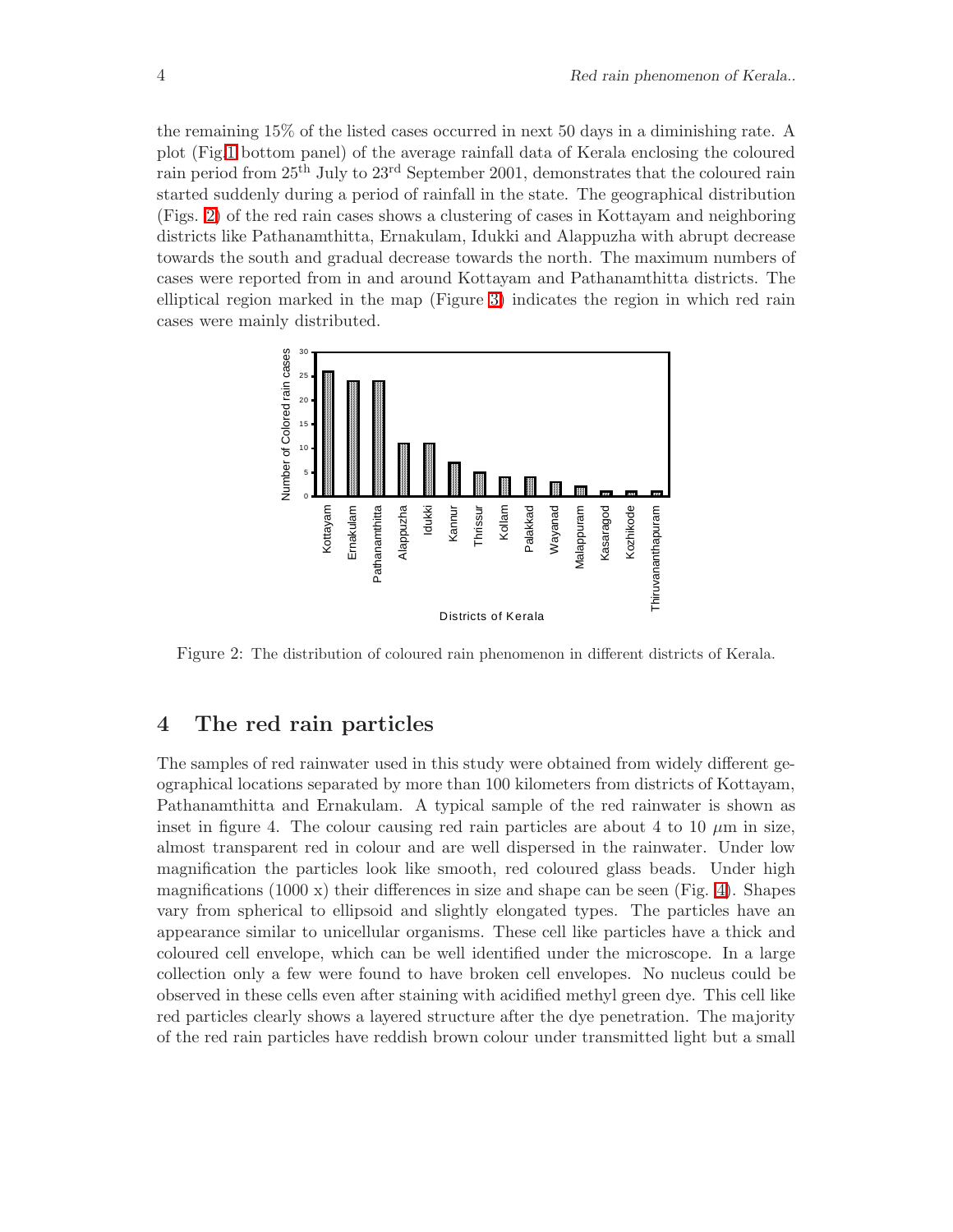

<span id="page-4-0"></span>Figure 3: The geographical area marked by the dotted ellipse is where the red rain incidences mainly occurred in Kerala.

percentage of particles are white or have colours with light yellow, bluish gray and green tints. These cell-like particles do not have any flagella as found in many algae cells. The particles are very stable against decay with time. Even after storage in the original rainwater at room temperature without any preservative for about 4 years, no decay or discolouration of the particles could be found.

# 5 UV- visible absorption spectrum of red rainwater

The absorption spectrum of the red rainwater in the visible region was recorded using Spectrophotometer (Shimadzu Model No. UV-2401 PC). The spectrum (Fig. [5\)](#page-5-1) shows a major absorption peak at 505 nm and a minor peak at 600 nm. The red colouration is clearly due to the absorption of the green and yellow wavelengths by the 505 nm absorption peak. There is a reduction in the absorption towards the blue end. This is the reason for the slight pink tint of the red rainwater. The UV- Visible absorption spectrum of the dilute red rainwater is shown in Figure [6.](#page-6-0) There is a clear absorption peak near 200 nm. Features of the visible region are negligibly small when compared to the large absorption peak near 200nm.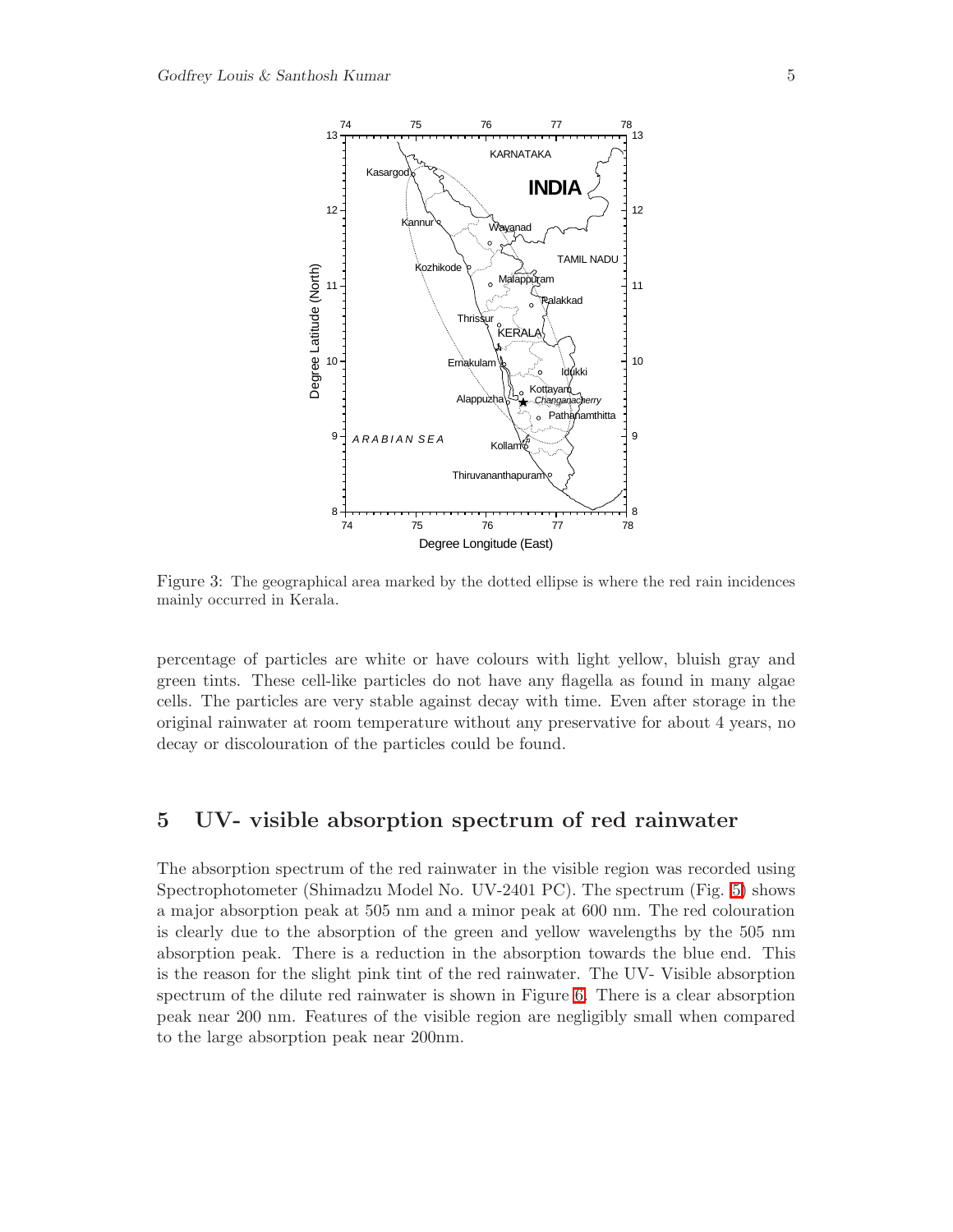

Figure 4: Photomicrograph of the red rain particles under 1000x magnification. Particles have size variation from 4 to 10 micrometers. Inset shows red rainwater contained in a 5ml sample bottle.

<span id="page-5-0"></span>

<span id="page-5-1"></span>Figure 5: Absorption spectra of red rainwater in the visible region

# 6 Number density and total mass of red cells

The number density of the red rain particles in the rainwater was found using a counting chamber under the microscope. The average number density was found to be 9x10<sup>6</sup> particles per 1ml of rainwater. This figure had a variation of about 30% with samples from various locations.

A quantity of 30 ml of a typical sample of red rainwater was dried and the weight of the dried red particles was determined using a microbalance. From this, the approximate weight of the particles contained in one litre of rainwater was found to be 100 mg or in 1 cubic meter the weight of red particles is 0.1 kg. Consider a typical case of red rain where a minimum 5 mm of red rain has fallen in an area of 1 sq. km. This works out to 5000 cubic meters of water and the weight of the red particles contained in it will be 500 kg. There are more than 100 reported cases of red rain, which means more than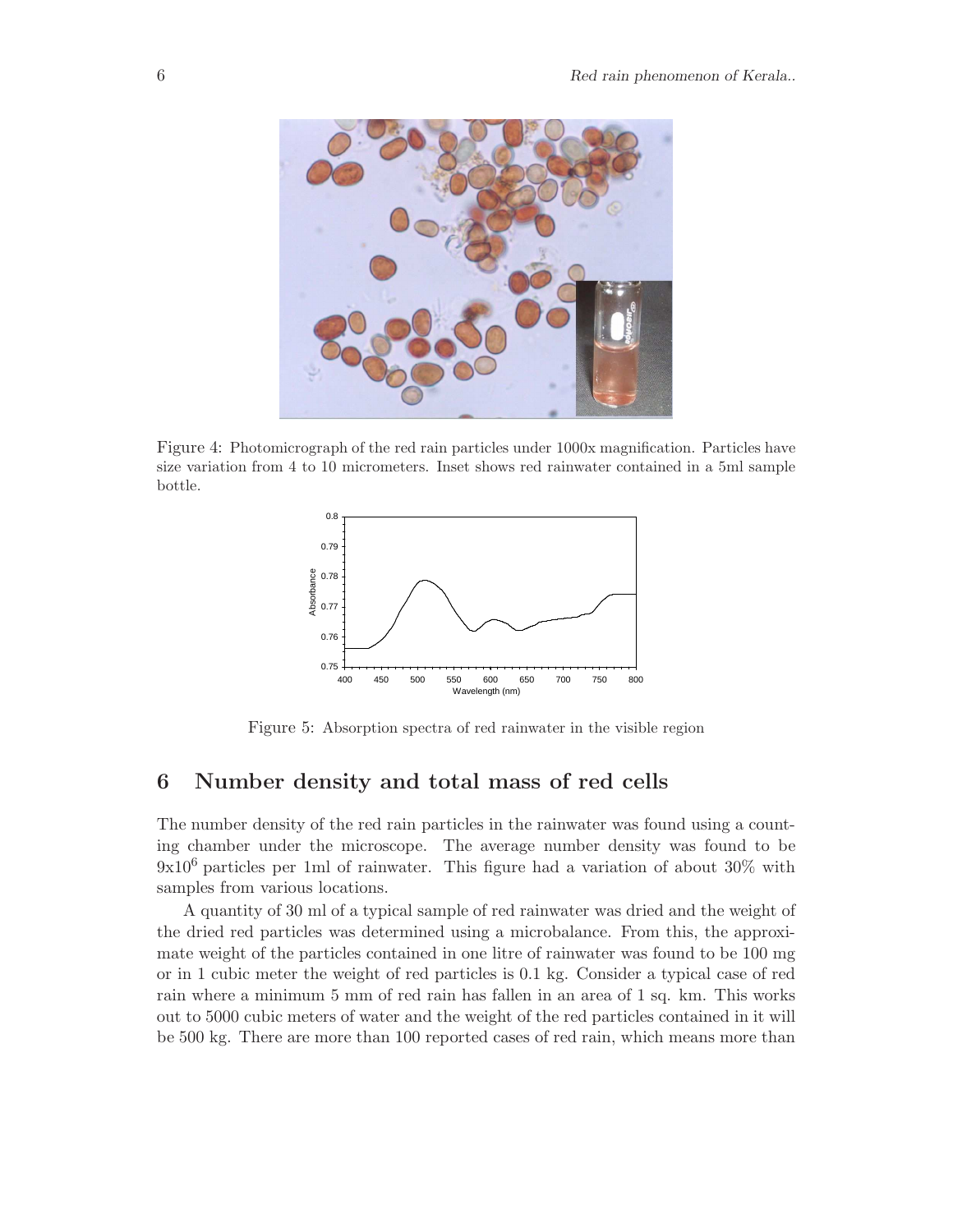

<span id="page-6-0"></span>Figure 6: UV absorption peak of the red rainwater near 200nm

50000 kg of red particles are involved in this phenomenon. This is a minimum estimate and the weight of the total red particles can be much more if several unnoticed and unreported cases are assumed. Further the red rain was more intense and widespread in many locations than assumed in the typical case. It is a mystery from where the rain clouds have picked up such a large quantity of pure red particles.

<span id="page-6-1"></span>

Figure 7: TEM image of a typical red rain cell under 25000x magnification showing the thick outer cell envelope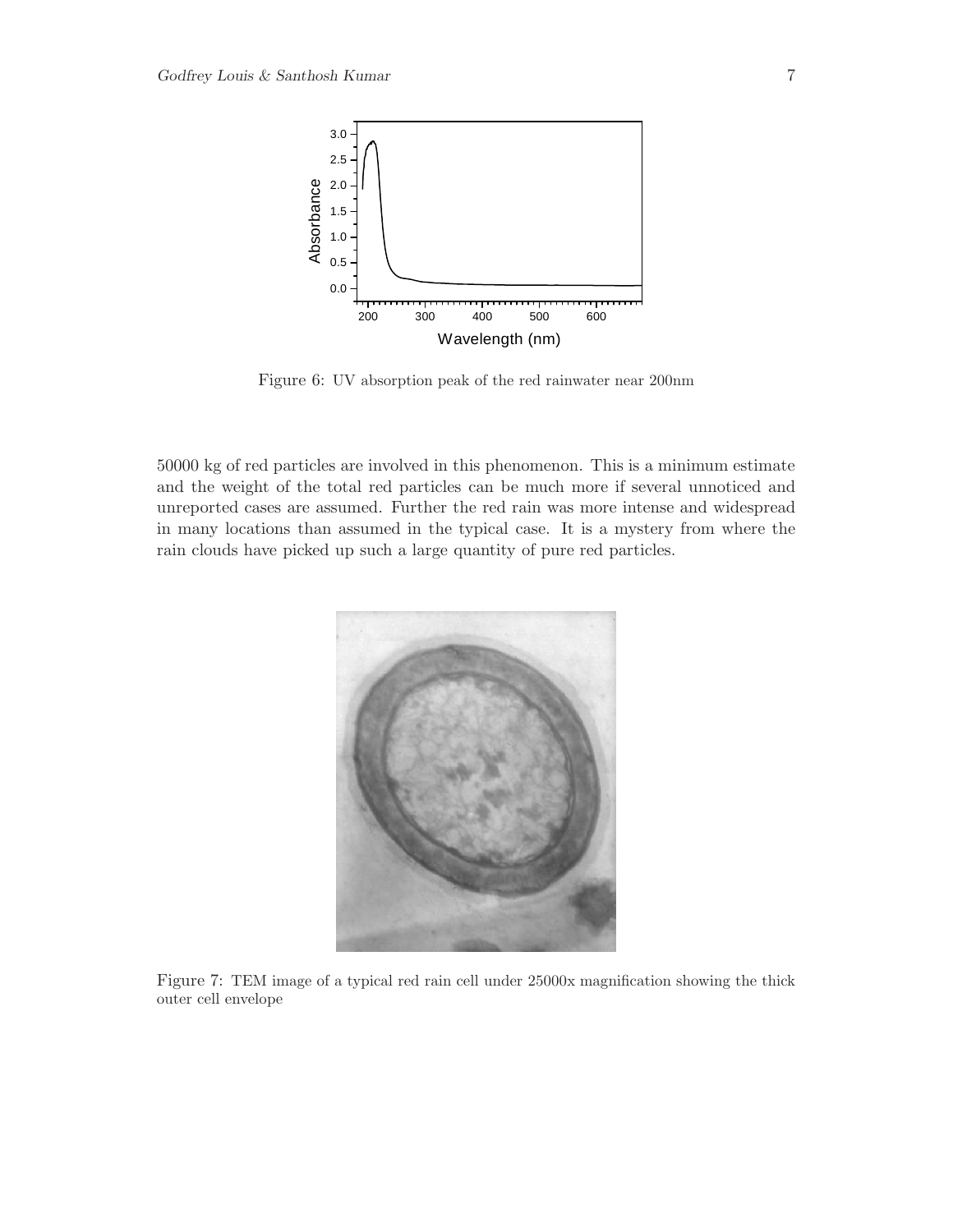

Figure 8: TEM image of an oval shaped red rain cell under 20000x magnification showing a detached inner capsule.

# <span id="page-7-0"></span>7 Electron microscopy study

The TEM images were taken using Hitachi model H600 electron microscope. Examination of the TEM images shown in figures [7,](#page-6-1) [8,](#page-7-0) [9](#page-8-0) and [10](#page-9-0) clearly shows that these particles are having a fine structure similar to biological cells. The images show that these cells do not have a nucleus. Cell wall is comparatively thick. The images show that these red rain particles have fine-structured membranes. Encased inside the thick outer wall there appears to be a detached inner capsule, which contains the cells inner substance. In some region the inner capsule appears to be detached from the outer wall to form an empty region inside the cell (fig[.8\)](#page-7-0). Further there appears to be a faintly visible mucus layer present on the outer side of the cell.

The Scanning Electron microscope images are shown in Figures [11,](#page-10-0) [12](#page-10-1) and [13.](#page-11-0) The outer surface of these particles is smooth and round (fig[.13\)](#page-11-0). One characteristic feature is the inward depression of the spherical surface to form cup like structures giving a squeezed appearance (fig[.12\)](#page-10-1). The amount of such surface deformation varies from cell to cell and some of the cells do not have these surface depressions. As found in the optical microscopy and TEM, there are no flagella or filamentous structures attached to the outer surface these cells. The cell size varies from 4 to 8 micrometers.

# 8 Elemental analysis using EDAX and CHN analyzer

The elemental composition of the red particles was determined using the SEM attached with the energy-dispersive X-ray analyzer system (EDAX) (Hitachi Scanning electron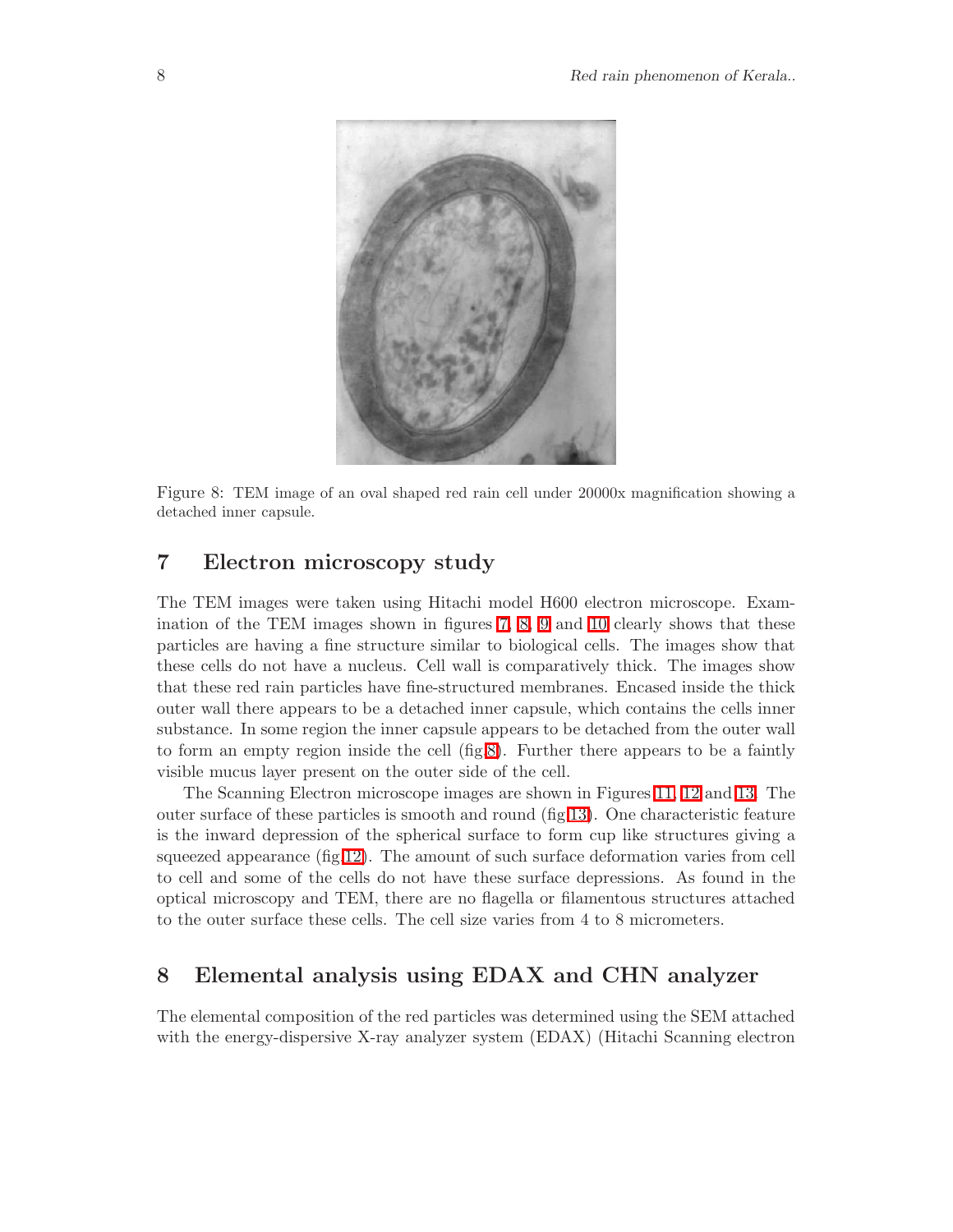

Figure 9: TEM image of another typical red rain cell under 20000x magnification.

<span id="page-8-0"></span>

| Element       | Wt %  | Atomic % | Standards         |
|---------------|-------|----------|-------------------|
| $\mathcal{C}$ | 49.53 | 57.83    | CaCO <sub>3</sub> |
| ∩             | 45.42 | 39.82    | Quartz            |
| Na            | 0.69  | 0.42     | Albite            |
| Al            | 0.41  | 0.21     | $Al_2O_3$         |
| Si            | 2.85  | 1.42     | Quartz            |
| Cl            | 0.12  | 0.05     | KCl               |
| Fe            | 0.97  | 0.24     | Fe                |

<span id="page-8-1"></span>Table 1: Elemental composition of red cells by EDAX analysis

microscope). The microscope was operated at an acceleration voltage of 9.7 KeV and in the magnification between 5000 and 8000. X-ray spectrum was recorded from an area that circumscribe the specimen. The EDAX spectrum of the red particle is shown in figure [14](#page-11-1) and table [1](#page-8-1) shows the percentage composition of the detected elements. The major constituents of the red particles are carbon and oxygen. Silicon is most prominent among the minor constituents, which includes Fe, Na, Al and Cl.

The elemental composition of the red cells was further checked using a CHN analyzer (Model Elementar Vario EL III). The presence of carbon, hydrogen and nitrogen can be analyzed using this analyzer. About 30 ml of red rainwater when dried gave a solid residue of about 3mg. This under CHN analysis showed 43.03% carbon, 4.43% hydrogen and 1.84% nitrogen.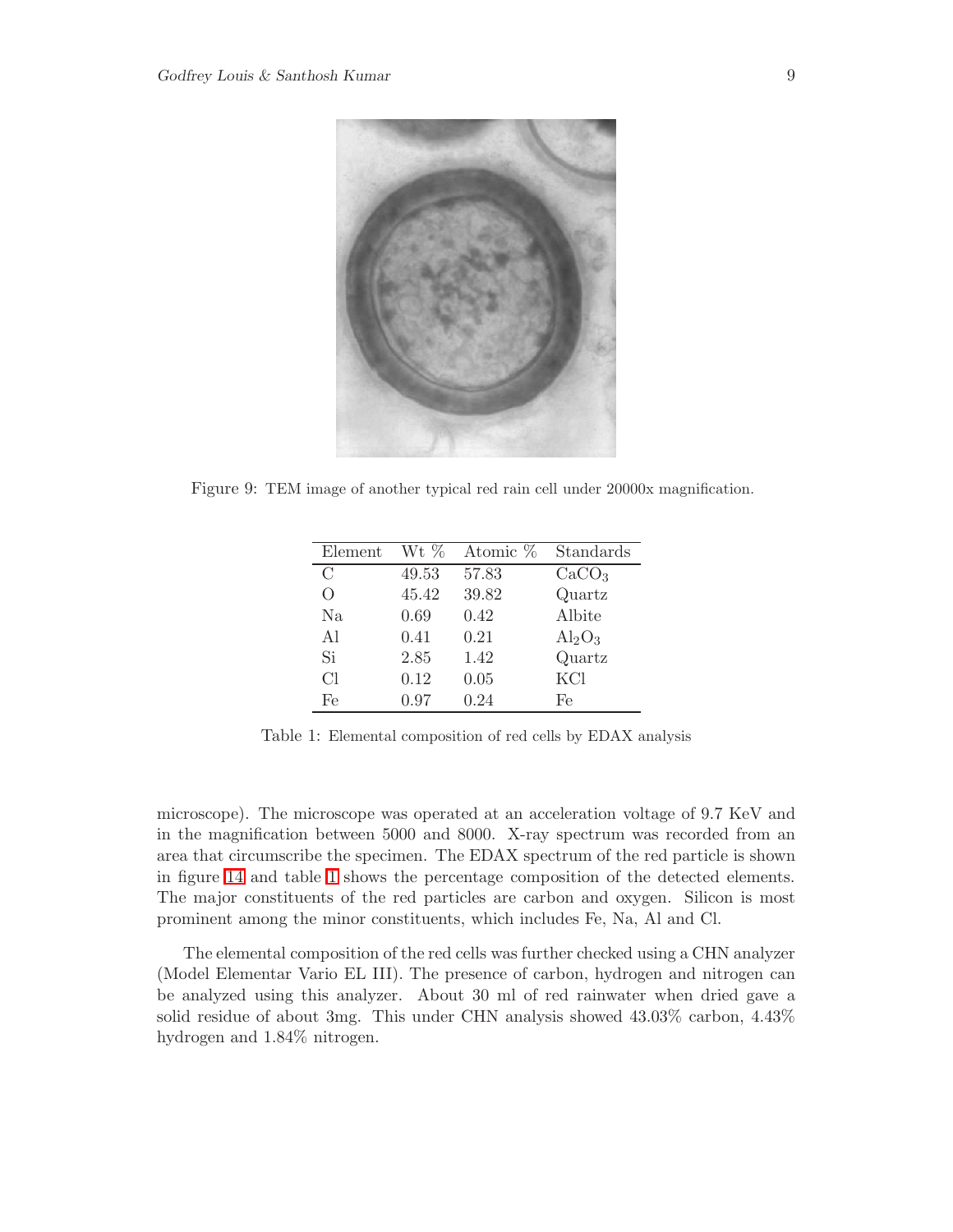

<span id="page-9-0"></span>Figure 10: TEM image of a collection of red rain cells under 10000x magnification.

# 9 Test for DNA and RNA

The test for the DNA and RNA is performed by spectrofluorimetric technique using ethidium bromide fluorescent dye. This dye has the property of greatly enhancing its fluorescence emission in the presence of DNA or RNA. For performing the test the cells were centrifuged out and were well crushed in a mortar for exposing the inner contents of the cells to the dye solution. 100  $\mu$ L of this crushed cell suspension was added to 5 ml of ethidium bromide stock solution. Fluorescence emission of this mixture at 600 nm was recorded using spectrofluorimeter (RF-5301 PC, Shimadzu) using an excitation wavelength 530 nm. This spectrum (Fig. [15b](#page-12-0)) does not show an enhanced fluorescence in comparison with the pure ethidium bromide solution (Fig. [15a](#page-12-0)), thus indicating the absence of DNA or RNA. This experiment was repeated after grinding the cells in liquid nitrogen to further ensure the cracking of cells. This also shows no enhancement in fluorescence. Similar experiments when performed on a suspension of yeast cells (quantity 100  $\mu$ ) showed greatly enhanced fluorescence effect indicating the presence of DNA (Fig[.15c](#page-12-0)). Similarly other DNA containing plant materials also caused enhanced fluorescence confirming the validity of the test.

## 10 Discussion

When the red rain reports are viewed in the background of the normal rainfall data the pattern that emerges is that of a sudden starting of red rain phenomenon after 25th July 2001 and then a decay of red rain cases with time. The red rain started in the State during a period of normal rain, which indicate that the red particles are not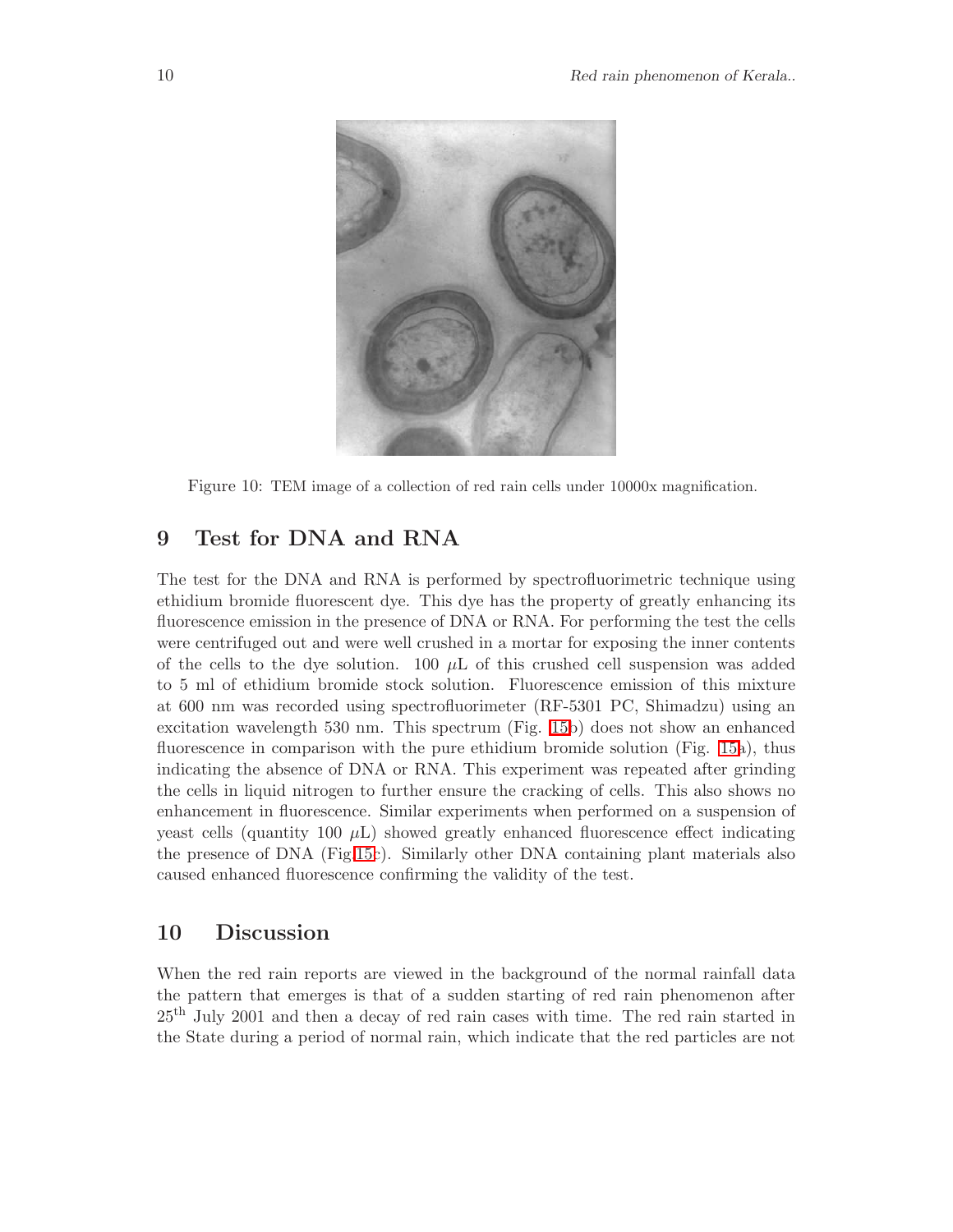

<span id="page-10-0"></span>Figure 11: SEM image of a cluster of red rain cells (magnification 2000x).



<span id="page-10-1"></span>Figure 12: SEM image of red rain cells under 4000x magnification showing the squeezed appearance.

something, which accumulated in the atmosphere during a dry period and washed down on a first rain. It was found that several cases of red rain phenomenon have occurred on rainy days after and during normal rains. Thus it cannot be again assumed that the red particles came from accumulation in the lower atmosphere. The vessels kept in open space also collected red rain. Thus it is not something that is washed out from rooftops or tree leaves. Considering the huge quantity of red particles fallen over a wide geographic area, it is impossible to imagine that these are some pollen or fungal spores which have originated from trees.

The nature of the red particles rules out the possibility that these are dust particles from a distant desert source. These red particles do not have any similarity with the usual desert dust. This is clearly shown by microscopic study of the particles. Particles of this type are not found in Kerala or nearby place. The origin of these particles is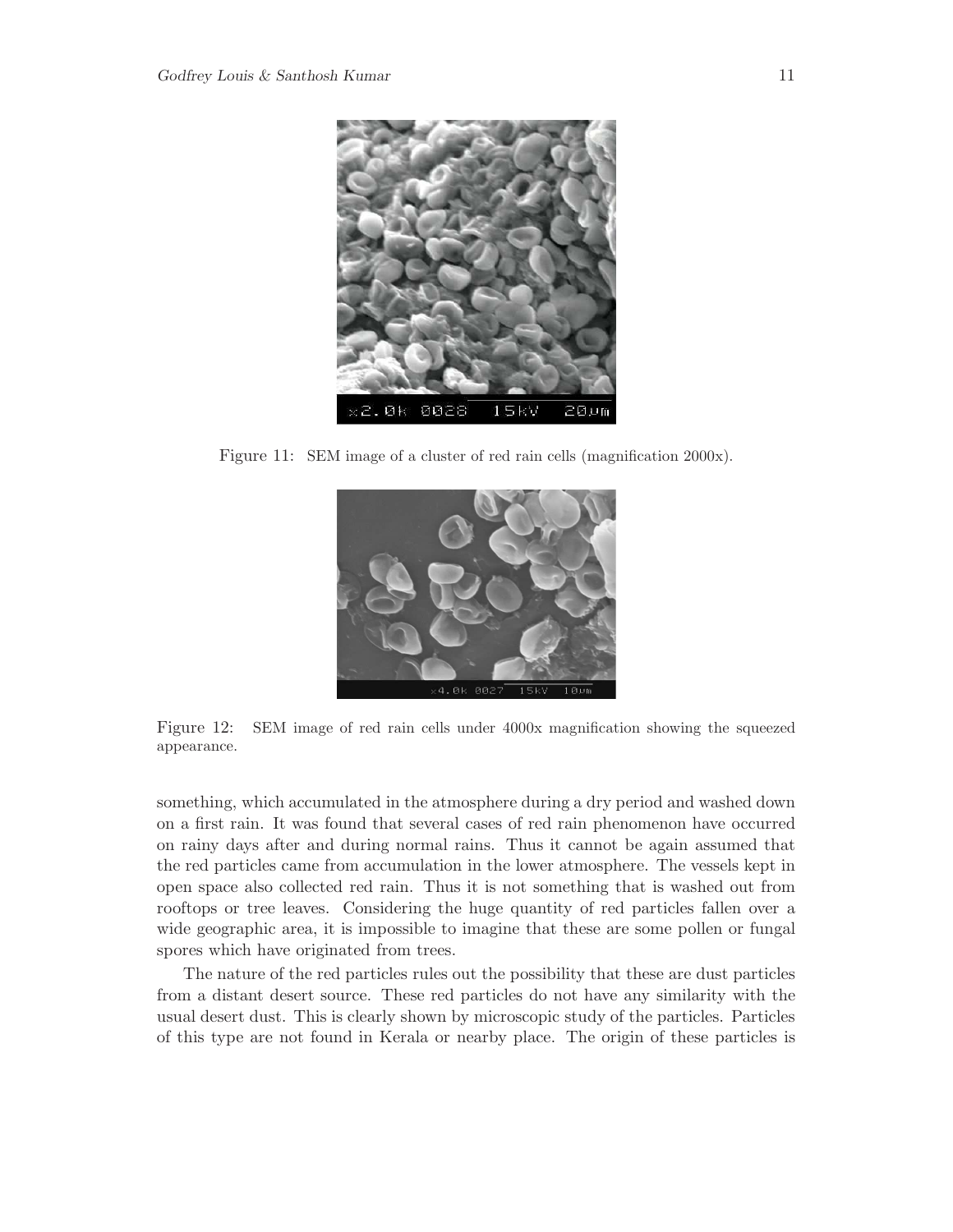

Figure 13: SEM image of red rain cells under high magnification (8000x) showing some fine surface features.

<span id="page-11-0"></span>

<span id="page-11-1"></span>Figure 14: Energy Dispersive X-ray Spectrum (EDAX) of red rain cells showing the elemental composition.

unknown. It is convenient to assume that these particles are something, which got airlifted from a distant source on Earth by some wind system. Several questions remain unanswered even under such an assumption. One characteristics of each red rain case is its highly localized appearance. If particles originate from distant desert source then why there were no mixing and thinning out of the particle collection during transport. Why some isolated cases of red rain occurred over an extended period of two months despite the changes in climatic conditions and wind pattern spanning over two months. It is also unexplainable why there is a concentration of red rain incidences in Kottayam and nearby districts. Above arguments and facts indicate that it is difficult to explain the red rain phenomenon by using usual arguments like dust storms etc.

An examination of the several characteristics of this red rain phenomenon shows that it is possible to explain this by assuming the meteoric origin of the red particles. The red rain phenomenon first started in Kerala after a meteor airburst event, which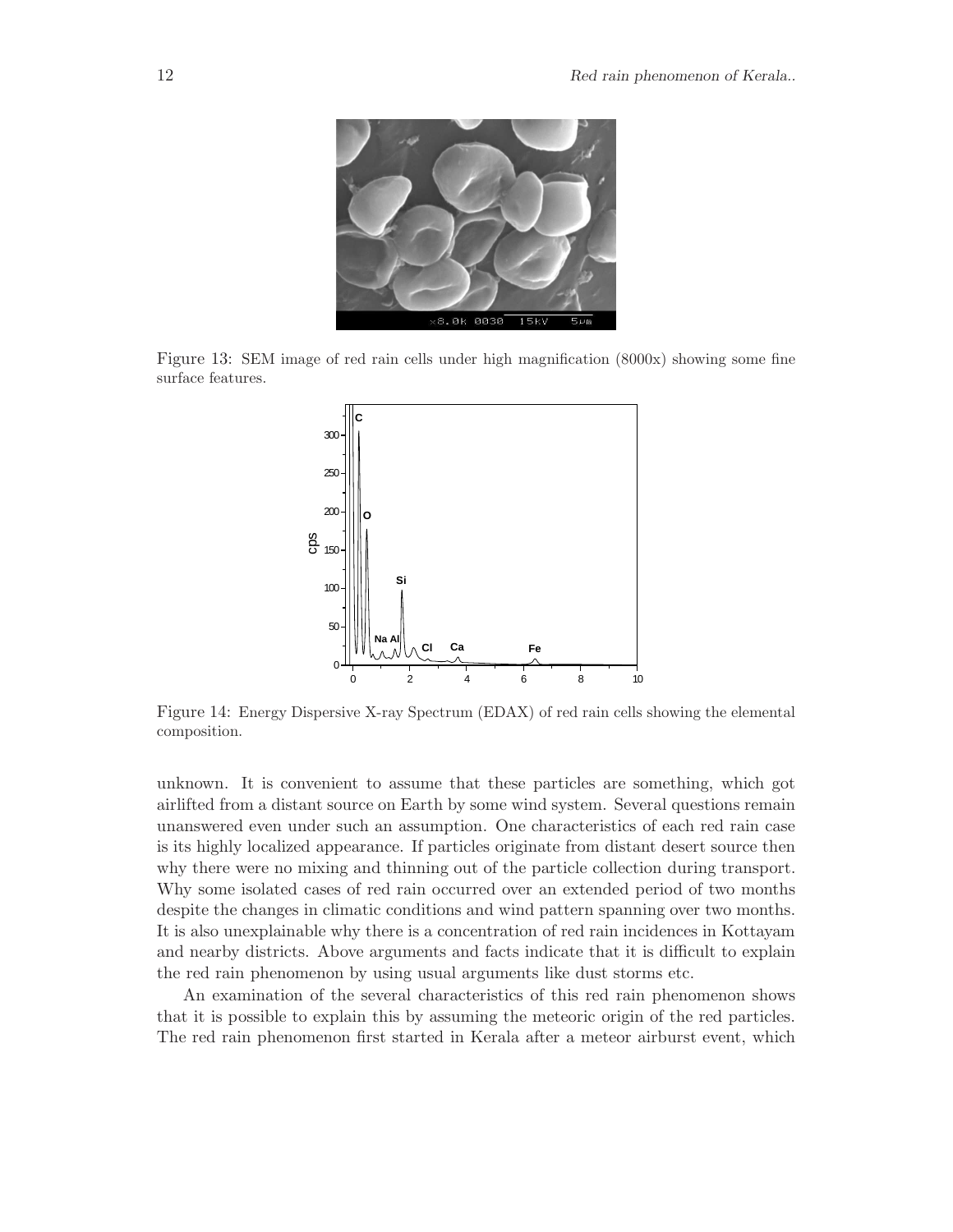

<span id="page-12-0"></span>Figure 15: Fluorescence emission spectrum of ethidium bromide (EtBr) dye soluition a) pure EtBr solution b) with red rain cells extract added to EtBr solution c) with yeast cell extract added to EtBr solution.

occurred on 25th July 2001 near Changanacherry in Kottayam district. This meteor airburst is evidenced by the sonic boom experienced by several people during early morning of that day. The first case of red rain occurred in this area few hours after the airburst event. This points to a possible link between the meteor and red rain. If particle clouds are created in the atmosphere by the fragmentation and disintegration of a special kind of fragile cometary meteor that presumably contain a dense collection of red particles, then clouds of such particles can mix with the rain clouds to cause red rain. The atmospheric fragmentation of the fragile cometary meteor can be the reason for the geographical distribution of the red rain cases in an elliptical area of size 450 km by 150 km. Maximum cases of red rain occurred in Kottayam and nearby districts (fig. [3\)](#page-4-0). From this, it can be inferred that while falling to the ground at low angle, the meteor has been travelling from north to south in a south-east direction above Kerala with a final airburst above Kottayam district. During its travel in the atmosphere it must have released several small fragments, which caused the deposition of cell clusters in the atmosphere from north to south above Kerala.

An examination of the red rain data shows that more than 85% of the red rain cases occurred during the first 10 days after the airburst event. This delayed time distribution for the first few days can be accounted as due to the slow settling of the microscopic red rain particles in the atmosphere, with a settling rate of a few hundred meters per day. For this the meteor disintegration is expected to provide a vertical distribution of particles spanning over a few kilometres above the rain clouds. The remaining 15 % of the isolated delayed red rain cases occurred with a delay of up to 60 days, which presumably also reflect gradual settling of the particles in the upper atmosphere.

The biological cell like nature of the red rain particles is revealed by the electron microscopy and elemental analysis. Fine structure and enclosing cellular membranes in the red rain particles as evidenced by TEM is indicative of biological-like cells. The external morphology of the cells as reveled by the SEM is also indicating that the red particles are like biological cells. The optical microscope images also support the idea that these transparent red particles are similar to biological cells. The clear presence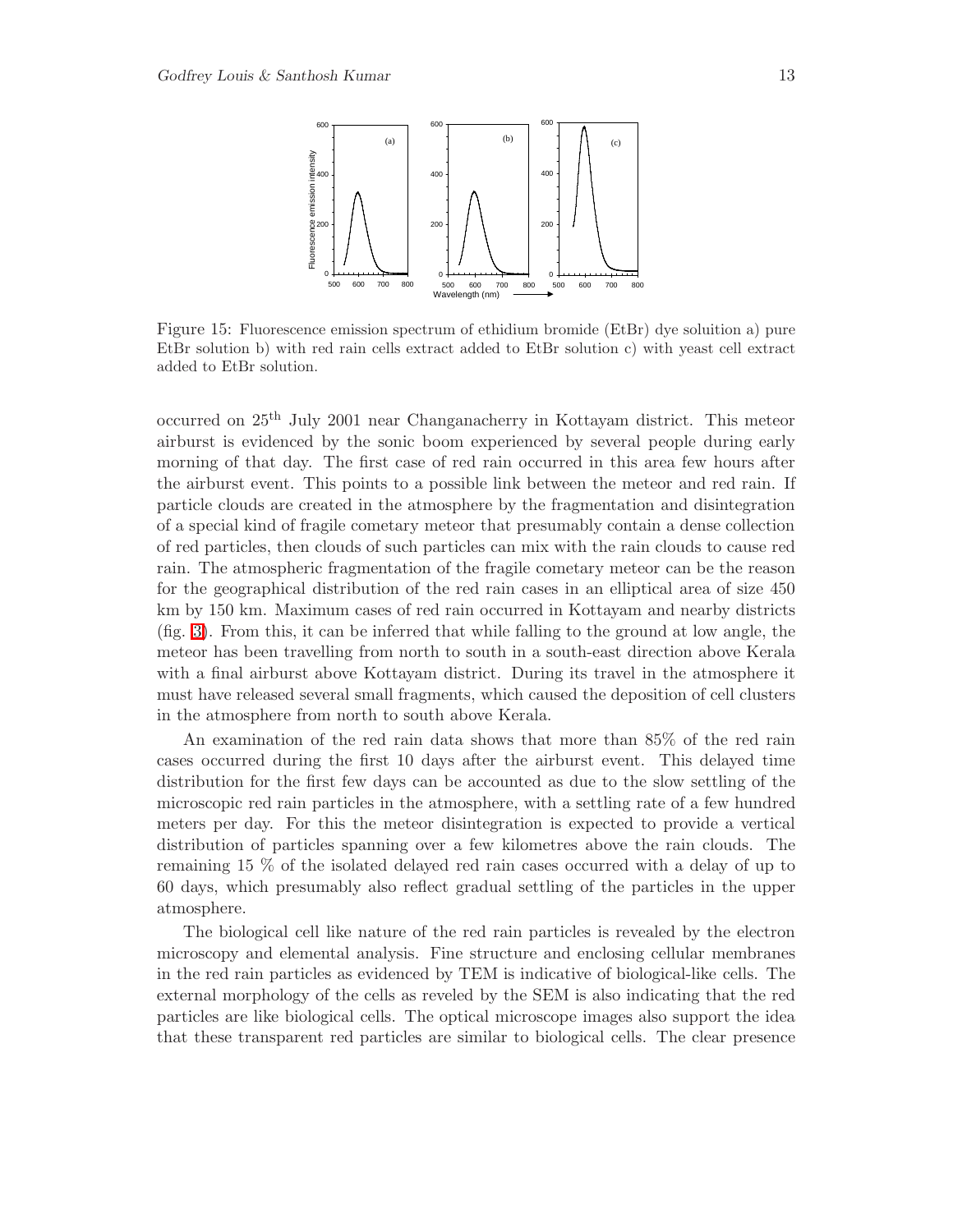of carbon as shown by the elemental analysis indicates the organic nature of these particles. While these particles have striking morphological similarity with biological cells, the test for DNA gives a negative result, which argues against their biological nature.

The present study of red rain phenomenon of Kerala shows that the particles, which caused the red colouration of the red rain, are not possibly of terrestrial origin. It appears that these particles may have originated from the atmospheric disintegration of cometatory meteor fragments, which are presumably containing dense collections of red rain particles. These particles have much similarity with biological cells though they are devoid of DNA. Are these cell like particles a kind of alternate life from space? If the red rain particles are biological cells and are of cometary origin, then this phenomena can be a case of cometary panspermia [\(Hoyle & Wickramasinghe](#page-17-9), [1999](#page-17-9)) were comets can breed microorganisms in their radiogenically heated interiors and can act as vehicles for spreading life in the universe. Future collaborative studies are expected to provide more answers.

# Acknowledgements

We greatly acknowledge the help of Dr. George Varughese for collecting many of the red rain samples and important information regarding the phenomenon. We also thank Dr. A. M. Thomas for first approaching us with a coloured rainwater sample. Thanks are also due to several others who have helped for the sample collection and provided related information about the phenomenon. We greatly acknowledge the services of Central Marine Fisheries Research Institute, Cochin, for the TEM studies, Sree Chitra Tirunal Institute for Medical Sciences and Technology, Thiruvananthapuram for the SEM-EDS studies and Sophisticated Test and Instrumentation Centre, CUSAT, Cochin for the CHN analysis.

# Appendix I

| No.            | <b>District</b> | Place       | Location | Date    | Description |
|----------------|-----------------|-------------|----------|---------|-------------|
|                |                 |             |          | (M/D/Y) |             |
|                | Alappuzha       | Kovana      |          | 7/27/01 | red         |
| $\overline{2}$ | Alappuzha       | Chengannur  |          | 7/27/01 | red         |
| 3              | Alappuzha       | Pandanadu   |          | 7/27/01 | red         |
| 4              | Alappuzha       | Mulakkuzha  |          | 7/27/01 | red         |
| 5              | Alappuzha       | Pavukkara   |          | 7/27/01 | red         |
| 6              | Alappuzha       | Kuttamperur |          | 7/27/01 | red         |
| 7              | Alappuzha       | Aroor       |          | 7/27/01 | red         |
| 8              | Alappuzha       | Harippad    |          | 7/27/01 | red         |
|                |                 |             |          |         |             |

<span id="page-13-0"></span>Table 2: A List of 124 reports of colored rain cases in Kerala during the period July –September 2001, compiled from various news reports and other sources (List sorted by district)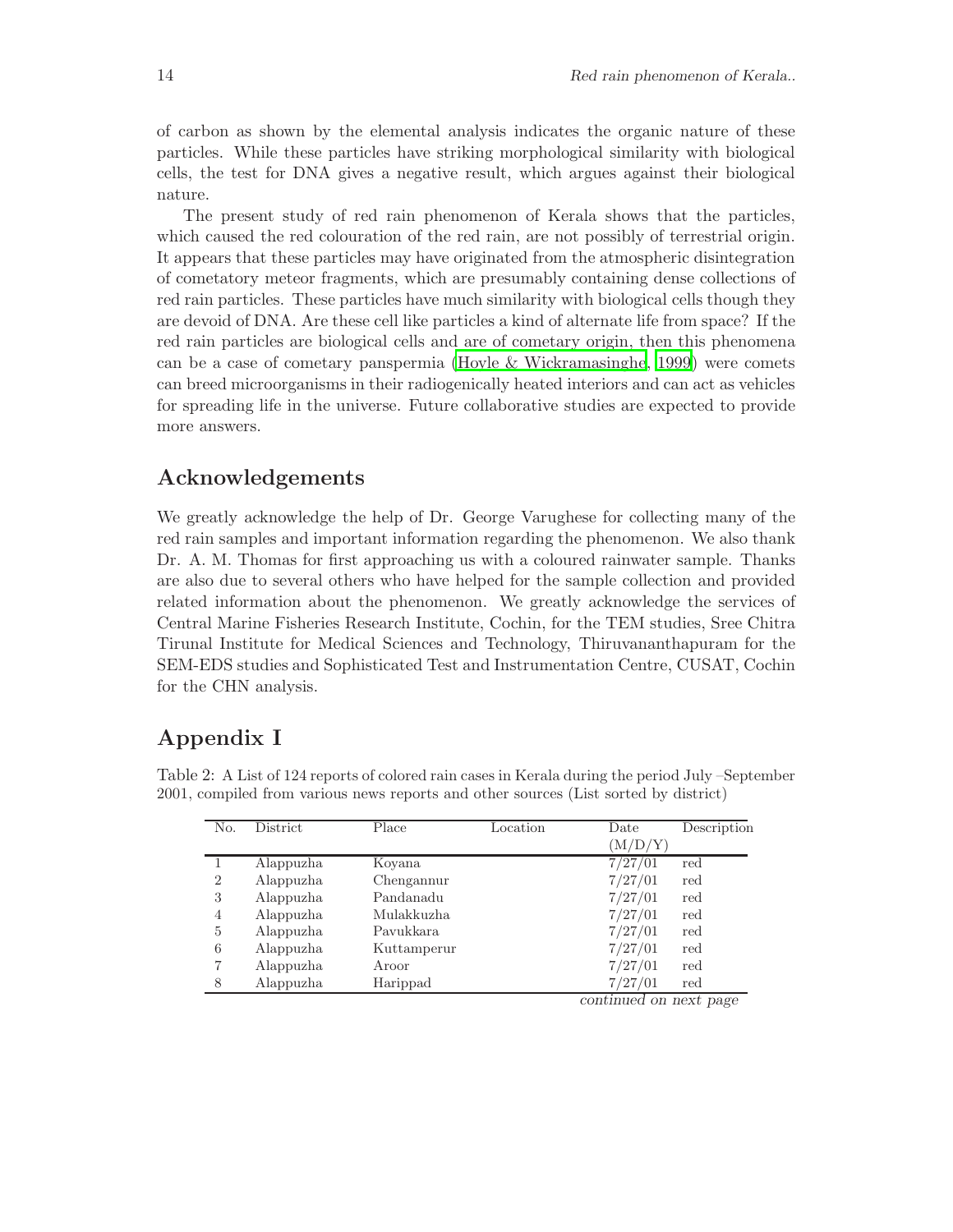| No.    | District  | Place         | Location                        | Date    | Description          |
|--------|-----------|---------------|---------------------------------|---------|----------------------|
|        |           |               |                                 | (M/D/Y) |                      |
| 9      | Alappuzha | Harippad      | Thulamparambu                   | 7/28/01 | red                  |
| 10     | Alappuzha | Mavelikkara   | Cheukol                         | 7/28/01 | red                  |
| 11     | Alappuzha | Mavelikkara   | Ponnezha                        | 7/28/01 | red                  |
| 12     | Ernakulam | Perumbavur    | Nedunghappra                    | 7/27/01 | black and            |
|        |           |               |                                 |         | $_{\rm red}$         |
| 13     | Ernakulam | Edayar        | Kaintekara<br>to                | 7/27/01 | $\operatorname{red}$ |
|        |           |               | Kadungalloor                    |         |                      |
| 14     | Ernakulam | Mukkannur     |                                 | 7/27/01 | red                  |
| 15     | Ernakulam | Kottuvalli    |                                 | 7/27/01 | red                  |
| 16     | Ernakulam | Parur         | Kadungallur                     | 7/27/01 | red                  |
| 17     | Ernakulam | Muvattupuzha  | Puthuppadi                      | 7/27/01 | $_{\rm red}$         |
| 18     | Ernakulam | Nedumbassery  | Avanamkodu                      | 7/27/01 | $\operatorname{red}$ |
| 19     | Ernakulam | Kaitharam     |                                 | 7/27/01 | $_{\rm red}$         |
| $20\,$ | Ernakulam | Alwaye        | Chenganodu                      | 7/27/01 | red                  |
| 21     | Ernakulam | Muvattupuzha  | Mazhuvannur                     | 7/28/01 | yellow               |
| 22     | Ernakulam | Alwaye        | Edayar,                         | 7/28/01 | red                  |
|        |           |               | Panayiku-                       |         |                      |
|        |           |               | lam, Valluvalli,                |         |                      |
|        |           |               | Kongorppally                    |         |                      |
| 23     | Ernakulam | Perumbavur    | Vazhakkulam                     | 7/28/01 | $_{\rm red}$         |
| 24     | Ernakulam | Nedumbassery  |                                 | 7/28/01 | red and              |
|        |           |               |                                 |         | yellow               |
| $25\,$ | Ernakulam | Chengamanadu  |                                 | 7/28/01 | $_{\rm red}$         |
| 26     | Ernakulam | Kochi         | Fortkochi                       | 7/28/01 | $_{\rm red}$         |
| 27     | Ernakulam | Kochi         | Mattamcherri                    | 7/28/01 | $_{\rm red}$         |
| 28     | Ernakulam | Kochi         | Pallurithi                      | 7/28/01 | red                  |
| 29     | Ernakulam | Mulamthurithi | Karavatte                       | 7/28/01 | red                  |
| 30     | Ernakulam | Kezhmadu      | $Chu-$<br>Chundi,<br>nangamveli | 7/28/01 | red                  |
| 31     | Ernakulam | Kochi         | Kadavanthra                     | 8/8/01  | $_{\rm red}$         |
| 32     | Ernakulam | Nedumbassery  | Chengamnad,<br>Kulavankunnu     | 8/13/01 | $_{\rm red}$         |
| $33\,$ | Ernakulam | Angamali      | Aiyampuzha,<br>Karukutty        | 8/13/01 | $_{\rm red}$         |
| 34     | Ernakulam | Malayattoor   | Thottukavala                    | 8/13/01 | $_{\rm red}$         |
| $35\,$ | Ernakulam | Kochi         | Ponnurunthi                     | 9/18/01 | $_{\rm red}$         |
| $36\,$ | Idukki    | Vannappuram   | Killippara                      | 7/25/01 | red                  |
| $37\,$ | Idukki    | Adimali       | Machiplavu                      | 7/28/01 | yellow               |
|        |           |               |                                 |         | and red              |
| $38\,$ | Idukki    | Kanjar        |                                 | 7/28/01 | $_{\rm red}$         |
| $39\,$ | Idukki    | Thodupuzha    |                                 | 7/28/01 | yellow               |
| $40\,$ | Idukki    | Nariyampara   |                                 | 7/28/01 | $_{\rm red}$         |
| 41     | Idukki    | Deviyar       |                                 | 7/28/01 | $_{\rm red}$         |
| $42\,$ | Idukki    | Vellathuval   | Panar                           | 7/31/01 | red                  |
| $43\,$ | Idukki    | Erattayar     | Natthukallu                     | 8/1/01  | red                  |
| 44     | Idukki    | Kattappana    | Vallakkadavu                    | 8/1/01  | red                  |

continued from previous page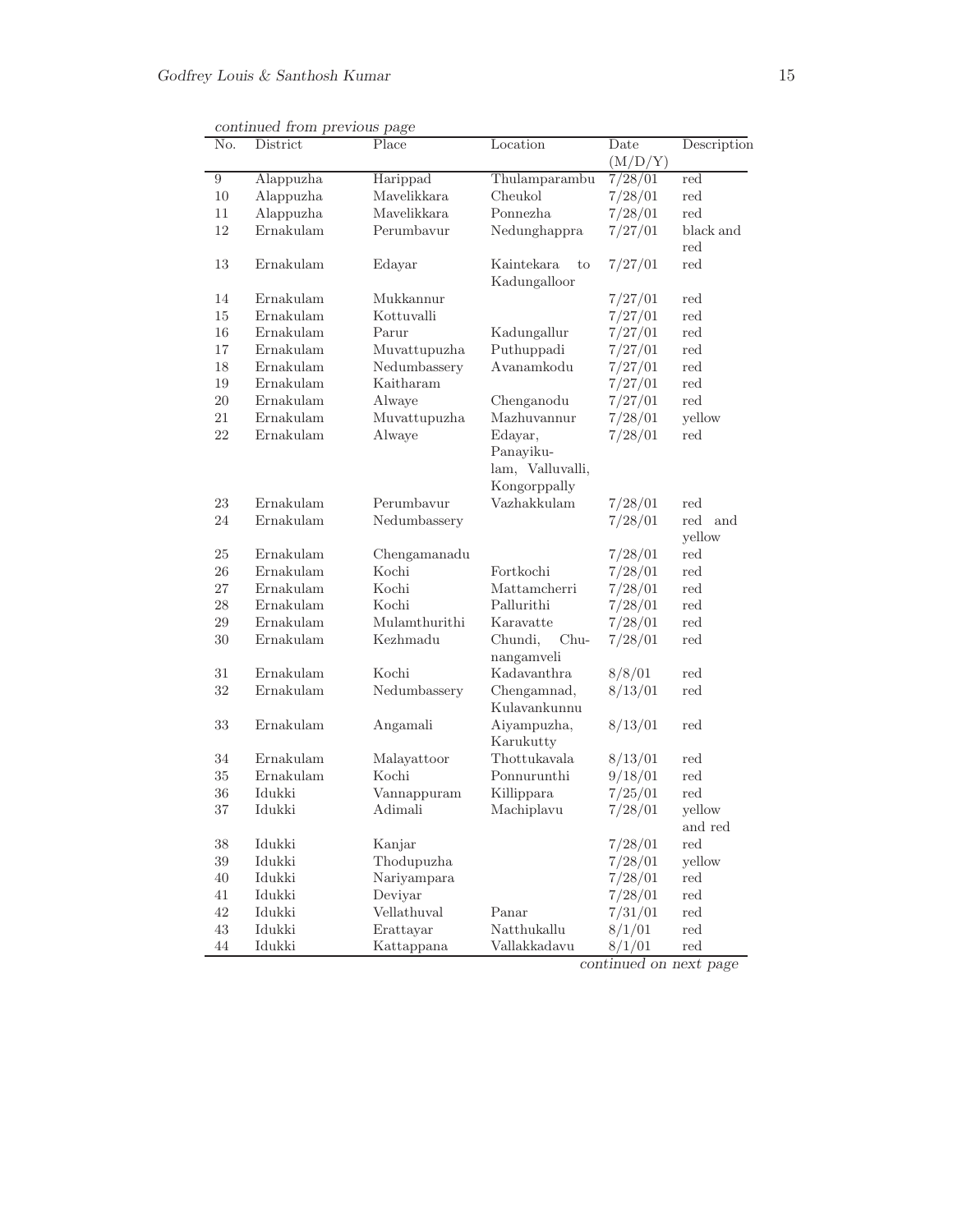| No.             | District   | Place          | Location                  | Date<br>(M/D/Y) | Description          |
|-----------------|------------|----------------|---------------------------|-----------------|----------------------|
| $\overline{45}$ | Idukki     | Kattappana     |                           | 8/2/01          | black                |
|                 |            |                |                           |                 | and red              |
| 46              | Idukki     | Kattappana     | Irattayar                 | 8/4/01          | red                  |
| 47              | Kannur     | Kuttuparambu   | Thokkilangadi             | 7/26/01         | light red            |
| 48              | Kannur     | Peringom       |                           | 7/31/01         | red                  |
| 49              | Kannur     | Panoor         | Chendayat                 | 9/21/01         | red                  |
| $50\,$          | Kannur     | Pallikunnu     | Ramatheru,                | 9/23/01         | red                  |
|                 |            |                | Kanathur                  |                 |                      |
| 51              | Kannur     | Pallikunnu     | Puthiyatheru              | 9/23/01         | red                  |
| 52              | Kannur     | Edakkad        | Koshormoola               | 9/23/01         | red                  |
| $53\,$          | Kannur     | Pappinisseri   | Keecheri                  | 9/23/01         | red                  |
| 54              | Kasaragode | Madikai        | Malappacherry             | 8/1/01          | red                  |
| $55\,$          | Kollam     | Sooranad       |                           | 7/28/01         | $\operatorname{red}$ |
| $56\,$          | Kollam     | Pathanapuram   |                           | 7/28/01         | $\operatorname{red}$ |
| $57\,$          | Kollam     | Mavila         |                           | 8/26/01         |                      |
| $58\,$          | Kollam     | Pattazhi       |                           | 8/27/01         |                      |
| 59              | Kottayam   | Changanacherry | Morkulangara              | 7/25/01         | red                  |
| 60              | Kottayam   | Changanacherry | Puzhavathu                | 7/25/01         |                      |
| 61              | Kottayam   | Puthuppally    | Thrikkothaman-            | 7/27/01         | red                  |
|                 |            |                | galam                     |                 |                      |
| 62              | Kottayam   | Kanjirappalli  | Chenappady                | 7/27/01         | red                  |
| 63              | Kottayam   | Pala           | Kadanadu                  | 7/27/01         | red,                 |
|                 |            |                |                           |                 | white                |
|                 |            |                |                           |                 | turbid               |
| 64              | Kottayam   | Karukachal     | Edayappara                | 7/28/01         | deep yel-            |
|                 |            |                |                           |                 | low                  |
| 65              | Kottayam   | Changanacherry | Poovam                    | 7/28/01         | $\operatorname{red}$ |
| 66              | Kottayam   | Pambadi        | Vazhoor                   | 7/28/01         | red                  |
| 67              | Kottayam   | Ammancherri    |                           | 7/28/01         | yellow               |
| 68              | Kottayam   | Neendoor       | Pravattom                 | 7/28/01         | $\operatorname{red}$ |
| 69              | Kottayam   | Changanacherry | Vazhappally               | 7/28/01         | red                  |
| $70\,$          | Kottayam   | Vechoochira    | Mannadishala              | 7/30/01         | red                  |
| 71              | Kottayam   | Ayirur         | Edappavoor                | 7/30/01         | $\operatorname{red}$ |
| 72              | Kottayam   |                | Planghaman                | 7/30/01         | red                  |
| $73\,$          |            |                | Pullappram                |                 | red                  |
| $74\,$          | Kottayam   | Manimala       | Market Jn.                | 7/30/01         |                      |
|                 | Kottayam   | Elikkulam Pan- |                           | 8/2/01          | yellow               |
| $75\,$          | Kottayam   | chayat         | Panamattom                | 8/2/01          | red                  |
| 76              | Kottayam   | Manimala       | Mini<br>Indust.<br>Estate | 8/4/01          | red                  |
| $77\,$          | Kottayam   | Manimala       |                           | 8/5/01          | red                  |
| 78              | Kottayam   | Erumali        | Thumarampara              | 8/5/01          | yellow               |
| 79              | Kottayam   | Mundakkayam    | Punchavayal               | 8/5/01          | yellow               |
| 80              | Kottayam   | Changanacherry | Morkulangara              | 8/14/01         | red                  |
| 81              | Kottayam   | Elikkulam Pan- | Panamattom                | 8/15/01         |                      |
|                 |            | chayat         |                           |                 |                      |
| 82              | Kottayam   | Ettumanoor     | Pattithanam               | 8/19/01         | red and              |
|                 |            |                |                           |                 | yellow               |

continued from previous page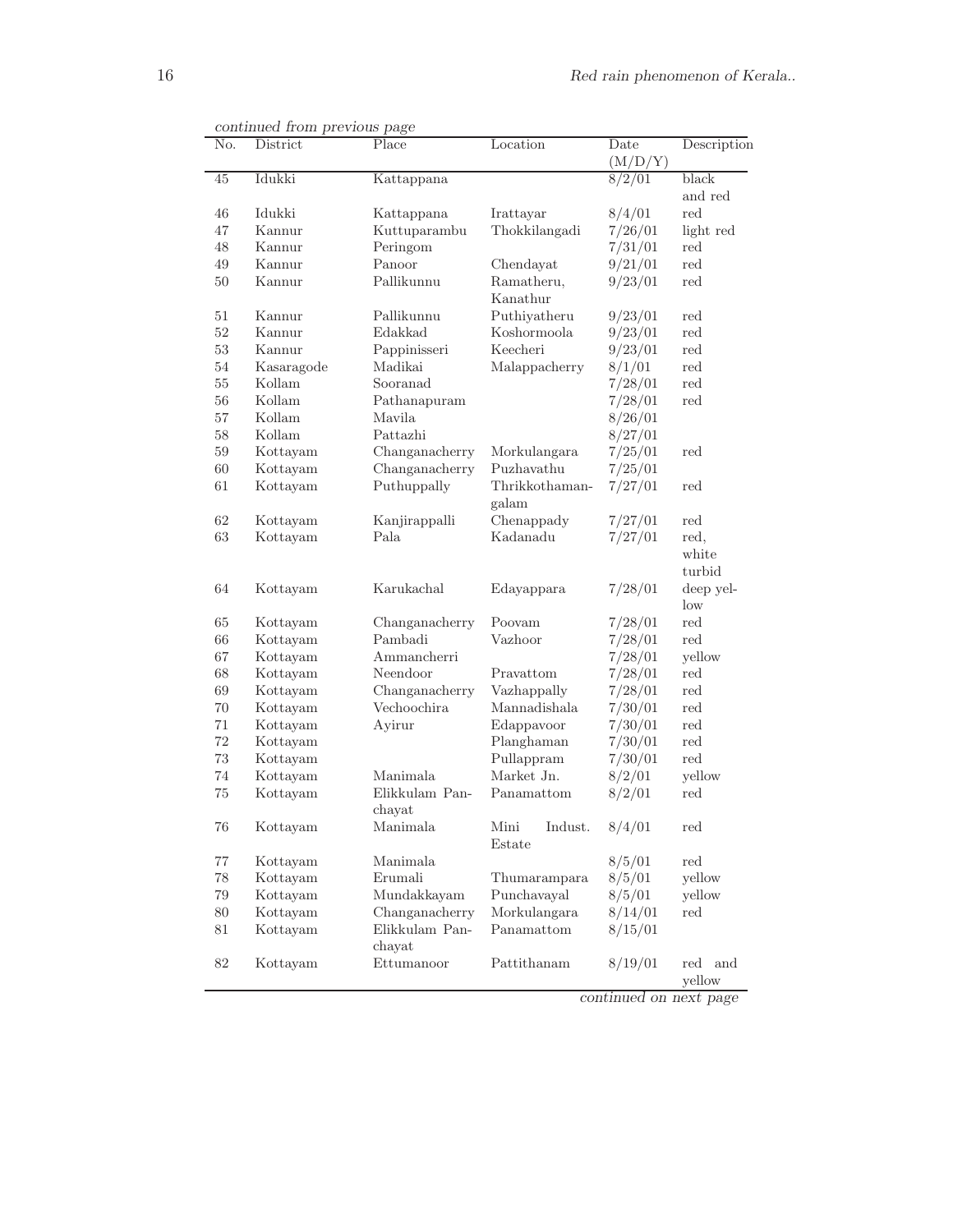| No.               | District       | Place          | Location       | Date    | Description                 |
|-------------------|----------------|----------------|----------------|---------|-----------------------------|
|                   |                |                |                | (M/D/Y) |                             |
| $83\,$            | Kottayam       | Kanjirappalli  | Kappad         | 9/23/01 | red                         |
| 84                | Kottayam       | Erumeli        | Erumeli        | 9/23/01 |                             |
| 85                | Kozhikode      | Malapparambu   |                | 8/4/01  | red                         |
| 86                | Malappuram     | Vengara        |                | 7/28/01 |                             |
| 87                | Malappuram     | Thirur         | Menathur       | 8/4/01  | blue                        |
|                   |                |                | angadi         |         |                             |
| 88                | Palakkad       | Ongallur       | Vadanamkurichy | 7/27/01 | red                         |
| 89                | Palakkad       | Kizhakkancheri |                | 7/27/01 | red                         |
| $90\,$            | Palakkad       | Vadakkancheri  |                | 7/27/01 | red                         |
| 91                | Palakkad       | Kannambra      |                | 7/27/01 | red                         |
| 92                | Pathanamthitta | Valamchuzhi    |                | 7/27/01 | light red                   |
| $\boldsymbol{93}$ | Pathanamthitta | Valamchuzhi    |                | 7/27/01 | red                         |
| 94                | Pathanamthitta | Chittar        | Aarattukudukka | 7/27/01 | yellow                      |
| 95                | Pathanamthitta | Karimpanakuzhi |                | 7/28/01 | red                         |
| 96                | Pathanamthitta | Kumbuzha       |                | 7/28/01 | red                         |
| $97\,$            | Pathanamthitta | Chennerkkara   | Murippara      | 7/28/01 | red                         |
| 98                | Pathanamthitta | Adoor          | Kilivayal      | 7/28/01 | red                         |
| $99\,$            | Pathanamthitta | Adoor          | Munnalam       | 7/28/01 | $\operatorname{red}$        |
| 100               | Pathanamthitta | Adoor          | Karuvatta      | 7/28/01 | red                         |
| 101               | Pathanamthitta | Kidangur       | Kotta          | 7/28/01 | red                         |
| 102               | Pathanamthitta | Panthalam      | Kulanda        | 7/28/01 | red                         |
| $103\,$           | Pathanamthitta |                | Kaippuzha      | 7/28/01 | red                         |
| 104               | Pathanamthitta | Panthalam      | Kadakkadu      | 7/28/01 | red                         |
| 105               | Pathanamthitta |                | Mangaram       | 7/28/01 | $\operatorname{red}$        |
| 106               | Pathanamthitta |                | Vallikkod      | 7/28/01 | red                         |
| 107               | Pathanamthitta |                | Thrikkovil     | 7/28/01 | red                         |
| 108               | Pathanamthitta | Thiruvalla     | Kuttur         | 7/28/01 | $\operatorname{red}$<br>and |
|                   |                |                |                |         | yellow                      |
|                   |                |                |                |         | hail-                       |
|                   |                |                |                |         | stones                      |
| 109               | Pathanamthitta | Thiruvalla     | Peringara      | 7/28/01 | red                         |
| 110               | Pathanamthitta | Ranni          | Palachuvadu    | 7/29/01 | red and                     |
|                   |                |                |                |         | yellow                      |
| 111               | Pathanamthitta | Murinjakal     | Mlamthadam     | 8/1/01  | red                         |
| 112               | Pathanamthitta | Kozhencherrry  |                | 8/1/01  | black                       |
| 113               | Pathanamthitta | Vallikode      | Vellappara     | 8/1/01  |                             |
|                   |                |                | Colony         |         |                             |
| 114               | Pathanamthitta | Kadammanitta   |                | 8/1/01  |                             |
| 115               | Pathanamthitta | Ranni          | Vechoochira    | 8/4/01  |                             |
| 116               | Thiruvanantha- | Vithura        | Kallar         | 7/31/01 | red                         |
|                   | puram          |                |                |         |                             |
| 117               | Trichur        | Ponkunnam      | Elangulam      | 7/30/01 | light                       |
|                   |                |                |                |         | black                       |
|                   |                |                |                |         | and red                     |
| 118               | Trichur        | Gruvayoor      | Mammiyoor      | 9/23/01 | red                         |
| 119               | Trichur        | Anthikad       |                | 9/23/01 |                             |

continued from previous page